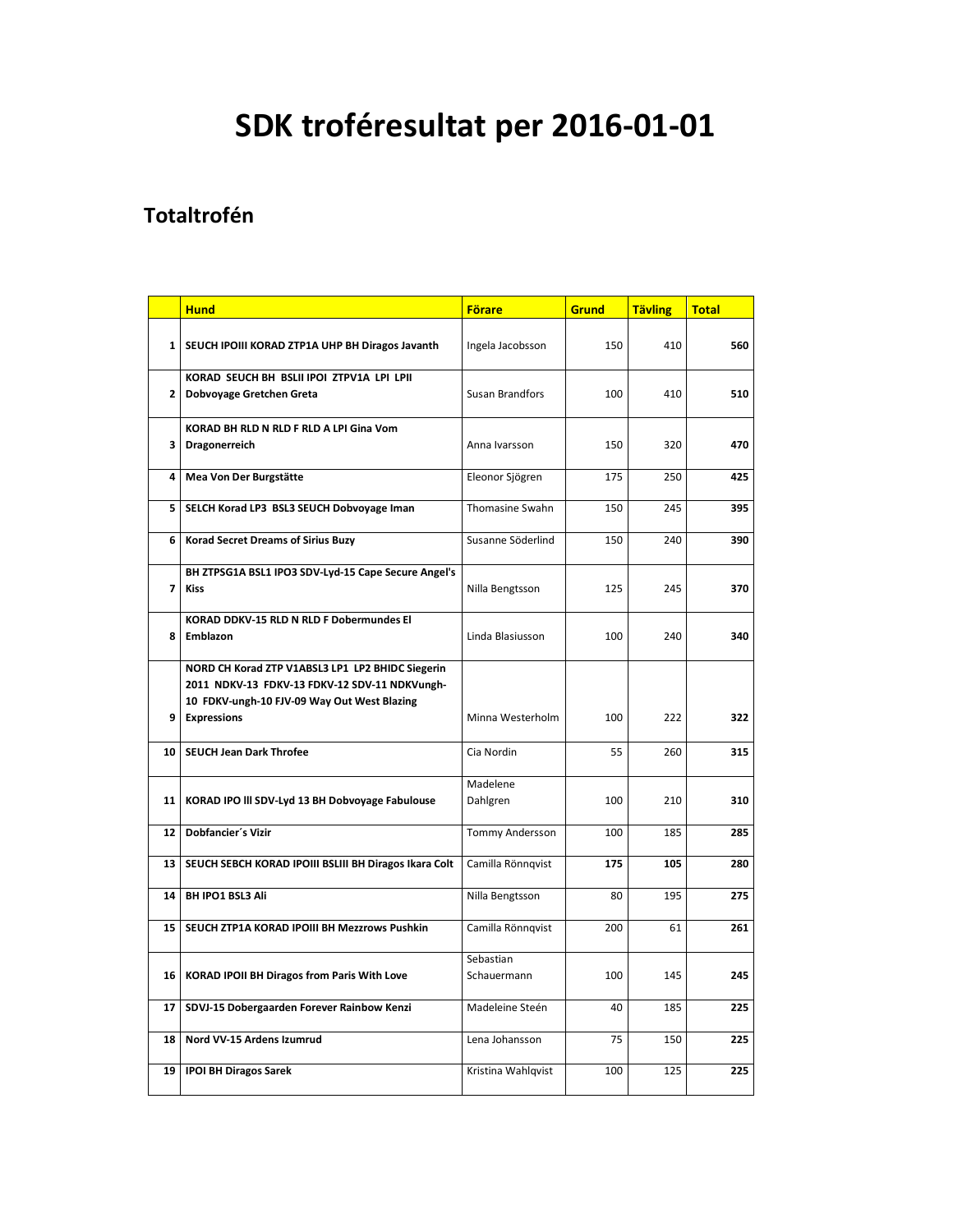| <b>20</b>       | <b>IPOII BH Irox Vom Maindreieck</b>              | Tommy Andersson         | 150 | 75  | 225 |
|-----------------|---------------------------------------------------|-------------------------|-----|-----|-----|
|                 | BH ZTP V1B FDKV valp-14 SDV valp-14 EST V valp-14 |                         |     |     |     |
| 21              | SDVungh-15 Blazing Expressions Cover Girl         | Minna Westerholm        | 55  | 146 | 201 |
| 22 <sub>1</sub> | Korad Dobvoyage Forrest                           | Yvonne Schollin         | 150 | 50  | 200 |
| 23              | BH ZTP V1B LP1 Blazing Expressions Bukefalos      | Minna Westerholm        | 55  | 135 | 190 |
| 24              | Dobvoyage Iham                                    | Madeleine Fantl         | 100 | 75  | 175 |
| 25              | KORAD BH IPO1 BSL2 Dobfancier's Yozan             | Camilla Johansson       | 100 | 75  | 175 |
| 26              | <b>IPOI KORAD BH Diragos Sabbath</b>              | Jennie Wiik             | 100 | 75  | 175 |
| 27              | IPOI BSLI BH Faiella Iz Korolevstva D'Allba       | Eleonor Sjögren         | 125 | 45  | 170 |
| 28              | <b>LPI Molecularis Campari</b>                    | Gabrielle Svahn         | 60  | 180 | 165 |
| 29              | SDVJ-15 Kriegerhof Lucifer                        | Katja Cronquist         | 20  | 137 | 157 |
| 30              | <b>BH IPO1 SEUCH Terrorzone Vallentine</b>        | Annette Laird           | 85  | 70  | 155 |
| 31              | <b>Ebony V Nobel-Line</b>                         | Lena Laird              | 135 | 15  | 150 |
| 32              | Briska's Eddie                                    | Ronnie Eng              | 100 | 35  | 135 |
| 33              | KORAD ZTP BH Alexa European K9 Training Base      | Madelene<br>Dahlgren    | 100 | 30  | 130 |
| 34              | <b>IPOII BH Dobfancier's Zuzi</b>                 | Laine Löfman            | 85  | 40  | 125 |
| 35              | <b>IPOI KORAD Diragos slayer</b>                  | Camilla Rönnqvist       | 100 | 25  | 125 |
| 36              | <b>Folkare's Mirabelle</b>                        | Maud Lagerlöf           | 75  | 45  | 120 |
| 37              | <b>Cape Secure Dixie Dew</b>                      | Marina Andersson        | 60  | 50  | 110 |
| 38              | Dobvoyage Ibra                                    | <b>Mikael Brandfors</b> | 60  | 45  | 105 |
| 39              | <b>IPOII BH Dobfancier's Zicko</b>                | Torbjörn Eriksson       | 60  | 40  | 100 |
| 40              | IPOI BH Red Label's Over All Onja                 | Arja Andersson          | 60  | 40  | 100 |
| 41              | Dobfancier's Accez of Lura                        | Lena Backström          | 60  | 25  | 85  |
| 42              | RLD N Hjälm's Baara                               | Chatrine Strandli       | 40  | 30  | 70  |
| 43              | <b>UHP Tequila von Utgard</b>                     | Anna-Lotta Eng          | 20  | 10  | 30  |

#### **Bruks**

|   | <b>Hund</b>                                    | <b>Förare</b>   | Poäng |
|---|------------------------------------------------|-----------------|-------|
|   | <b>KORAD BH LPI RLD N RLD F RLD A Gina vom</b> |                 |       |
|   | Dragonerreich                                  | Anna Ivarsson   | 185   |
|   |                                                |                 |       |
|   | SEUCH Jean Dark Throfee                        | Cia Nordin      | 90    |
|   |                                                |                 |       |
| 3 | <b>LPI Molecularis Campari</b>                 | Gabrielle Svahn | 85    |
|   |                                                |                 |       |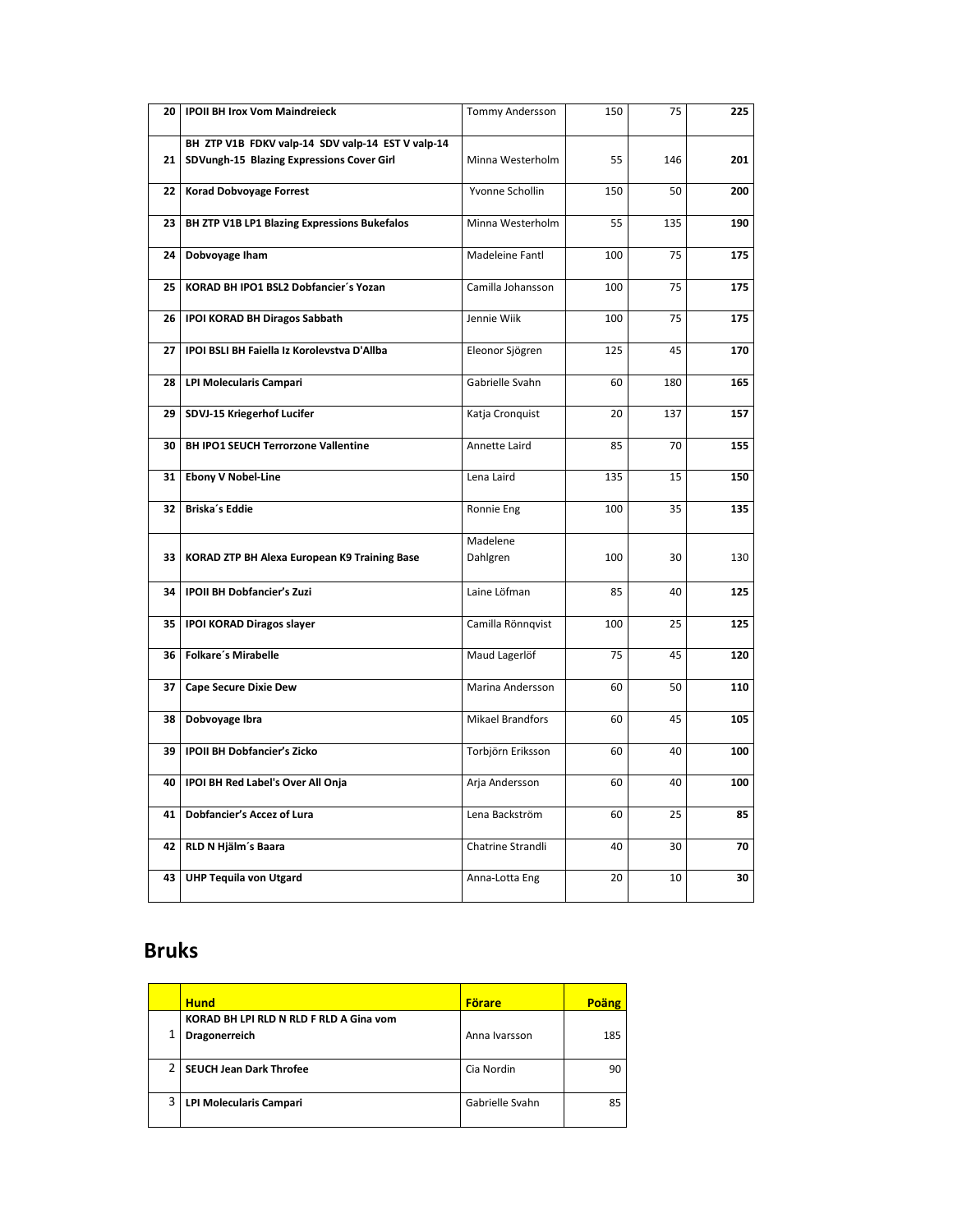|   | NORD CH Korad ZTP V1ABSL3 LP1 LP2 BHIDC Siegerin<br>2011 NDKV-13 FDKV-13 FDKV-12 SDV-11 NDKVungh-<br>10 FDKV-ungh-10 FJV-09 Way Out West Blazing |                   |    |
|---|--------------------------------------------------------------------------------------------------------------------------------------------------|-------------------|----|
|   | <b>Expressions</b>                                                                                                                               | Minna Westerholm  | 80 |
|   | <b>Korad Secret Dreams of Sirius Buzy</b>                                                                                                        | Susanne Söderlind | 75 |
| 6 | Dobvoyage Iham                                                                                                                                   | Madeleine Fantl   | 55 |

### **IPO**

|                | <b>Hund</b>                                                           | <b>Förare</b>            | Poäng |
|----------------|-----------------------------------------------------------------------|--------------------------|-------|
| $\mathbf{1}$   | SEUCH IPOIII KORAD ZTP1A UHP BH Diragos Javanth                       | Ingela Jacobsson         | 370   |
| $\overline{2}$ | Mea Von Der Burgstätte                                                | Eleonor Sjögren          | 230   |
| 3              | KORAD IPO III SDV-Lyd 13 BH Dobvoyage Fabulouse                       | Madelene<br>Dahlgren     | 210   |
| 4              | <b>BH IPO3 BSL3 Ali</b>                                               | Nilla Bengtsson          | 195   |
| 5              | KORAD IPOII BH Diragos from Paris With Love                           | Sebastian<br>Schauermann | 145   |
| 6              | KORAD SEUCH BH BSLII IPOI ZTPV1A LPI LPII<br>Dobvoyage Gretchen Greta | Susan Brandfors          | 140   |
| 7              | Dobfancier's Vizir                                                    | Tommy Andersson          | 135   |
| 8              | <b>IPOI BH Diragos Sarek</b>                                          | Kristina Wahlqvist       | 125   |
| 9              | SEUCH SEBCH KORAD IPOIII BSLIII BH Diragos Ikara Colt                 | Camilla Rönnqvist        | 105   |
| 10             | BH ZTPSG1A BSL1 IPO3 SDV-Lyd-15 Cape Secure<br><b>Angel's Kiss</b>    | Nilla Bengtsson          | 85    |
| 11             | <b>IPOII BH Irox Vom Maindreieck</b>                                  | Tommy Andersson          | 75    |
| 12             | IPOI KORAD BH Diragos Sabbath                                         | Jennie Wiik              | 75    |
| 13             | KORAD BH IPO1 BSL2 Dobfancier's Yozan                                 | Camilla Johansson        | 65    |
| 14             | IPOI BSLI BH Faiella Iz Korolevstva D'Allba                           | Eleonor Sjögren          | 45    |
| 15             | IPOI BH Red Label's Over All Onja                                     | Arja Andersson           | 40    |
| 16             | <b>IPOII BH Dobfancier's Zuzi</b>                                     | Laine Löfman             | 40    |
| 17             | <b>IPOII BH Dobfancier's Zicko</b>                                    | Torbjörn Eriksson        | 40    |
| 18             | Briska's Eddie                                                        | Ronnie Eng               | 35    |
| 19             | <b>IPOI KORAD Diragos slayer</b>                                      | Camilla Rönnqvist        | 25    |
| 20             | <b>Dobfancier's Accez of Lura</b>                                     | Lena Backström           | 25    |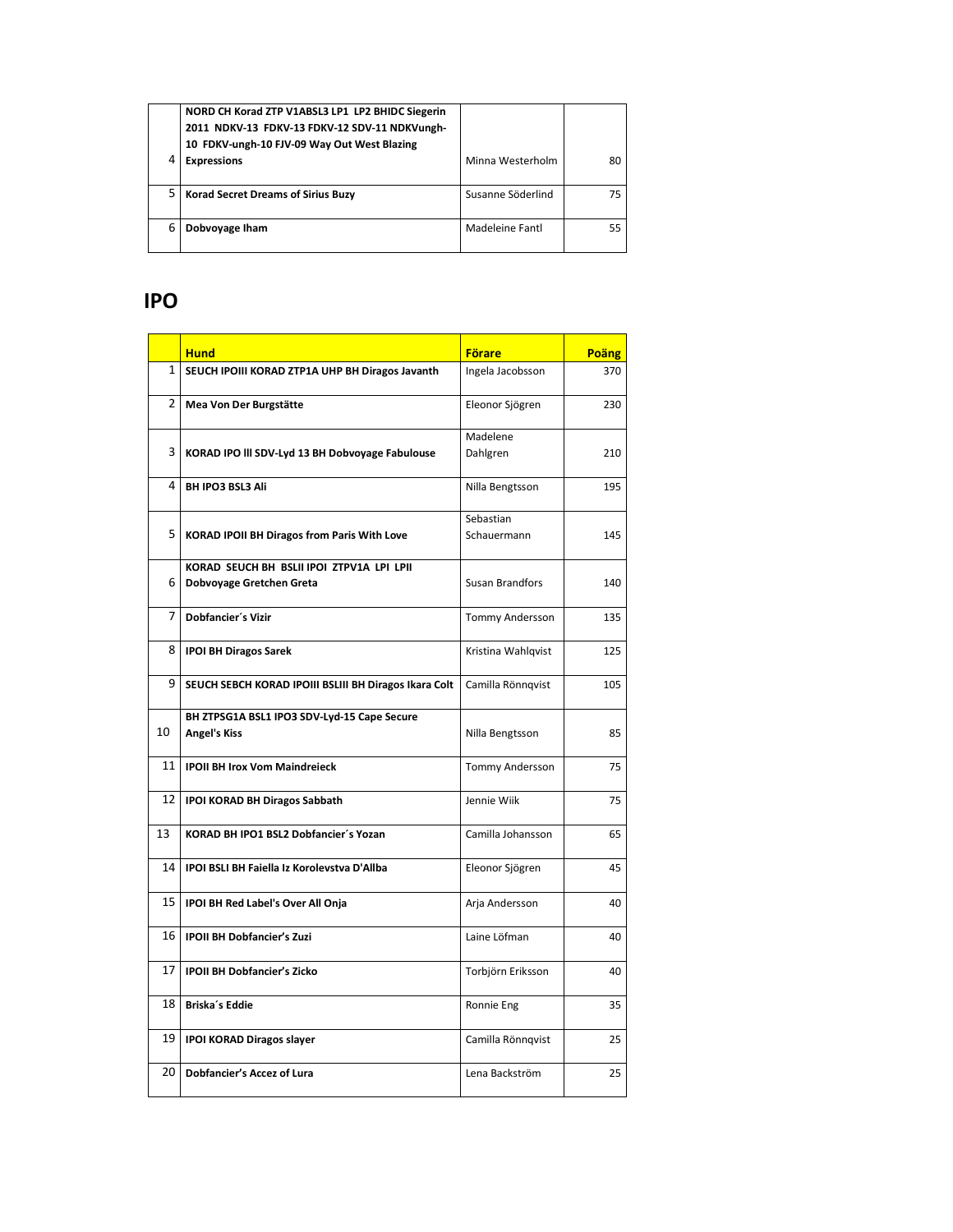|    | Korad LP3 BSL3 IPOI Dobvoyage Iman                                                             | <b>Thomasine Swahn</b> | 20 |
|----|------------------------------------------------------------------------------------------------|------------------------|----|
| 22 | <b>UHP Tequila von Utgard</b>                                                                  | Anna-Lotta Eng         | 10 |
| 23 | BH LPI RLD N RL F RLD A Gina Vom Dragonerreich                                                 | Anna Ivarsson          | 10 |
| 24 | BH ZTP V1B FDKV valp-14 SDV valp-14 EST V valp-14<br>SDVungh-15 Blazing Expressions Cover Girl | Minna Westerholm       | 10 |
| 25 | KORAD ZTP BH Alexa European K9 Training Base                                                   | Madelene<br>Dahlgren   | 10 |

## **Lydnad**

|              | <b>Hund</b>                                                                                                                                                            | <b>Förare</b>          | Poäng |
|--------------|------------------------------------------------------------------------------------------------------------------------------------------------------------------------|------------------------|-------|
| $\mathbf{1}$ | SELCH Korad LP3 BSL3 Dobvoyage Iman                                                                                                                                    | <b>Thomasine Swahn</b> | 275   |
| 2            | BH LPI RLD N RLD F RLD A Gina Vom Dragonerreich                                                                                                                        | Anna Ivarsson          | 140   |
| 3            | <b>RLD N RLD F Dobermundes El Emblazon</b>                                                                                                                             | Linda Blasiusson       | 105   |
| 4            | <b>LPI Molecularis Campari</b>                                                                                                                                         | Gabrielle Svahn        | 95    |
| 5            | BH ZTPSG1A BSL1 IPO3 SDV-Lyd-15 Cape Secure<br><b>Angel's Kiss</b>                                                                                                     | Nilla Bengtsson        | 85    |
| 6            | <b>Korad Secret Dreams of Sirius Buzy</b>                                                                                                                              | Susanne Söderlind      | 60    |
| 7            | KORAD SEUCH BH BSLII IPOI ZTPV1A LPI LPII<br>Dobvoyage Gretchen Greta                                                                                                  | <b>Susan Brandfors</b> | 60    |
| 8            | <b>Cape Secure Dixie Dew</b>                                                                                                                                           | Marina Andersson       | 60    |
| 9            | <b>Jean Dark Throfee</b>                                                                                                                                               | Cia Nordin             | 45    |
| 10           | NORD CH Korad ZTP V1ABSL3 LP1 LP2 BHIDC Siegerin<br>2011 NDKV-13 FDKV-13 FDKV-12 SDV-11 NDKVungh-<br>10 FDKV-ungh-10 FJV-09 Way Out West Blazing<br><b>Expressions</b> | Minna Westerholm       | 45    |
| 11           | BH ZTP V1B LP1 Blazing Expressions Bukefalos                                                                                                                           | Minna Westerholm       | 30    |
| 12           | RLD N Hjälm's Baara                                                                                                                                                    | Chatrine Strandli      | 30    |
| 13           | Dobvoyage Iham                                                                                                                                                         | Madeleine Fantl        | 15    |
| 14           | KORAD BH IPO1 BSL2 Dobfancier's Yozan                                                                                                                                  | Camilla Johansson      | 10    |
| 15           |                                                                                                                                                                        |                        |       |

# **Övrig**

| <b>Förare</b><br><b>The Common Street, Square</b><br><b>Hund</b><br>wa. |
|-------------------------------------------------------------------------|
|-------------------------------------------------------------------------|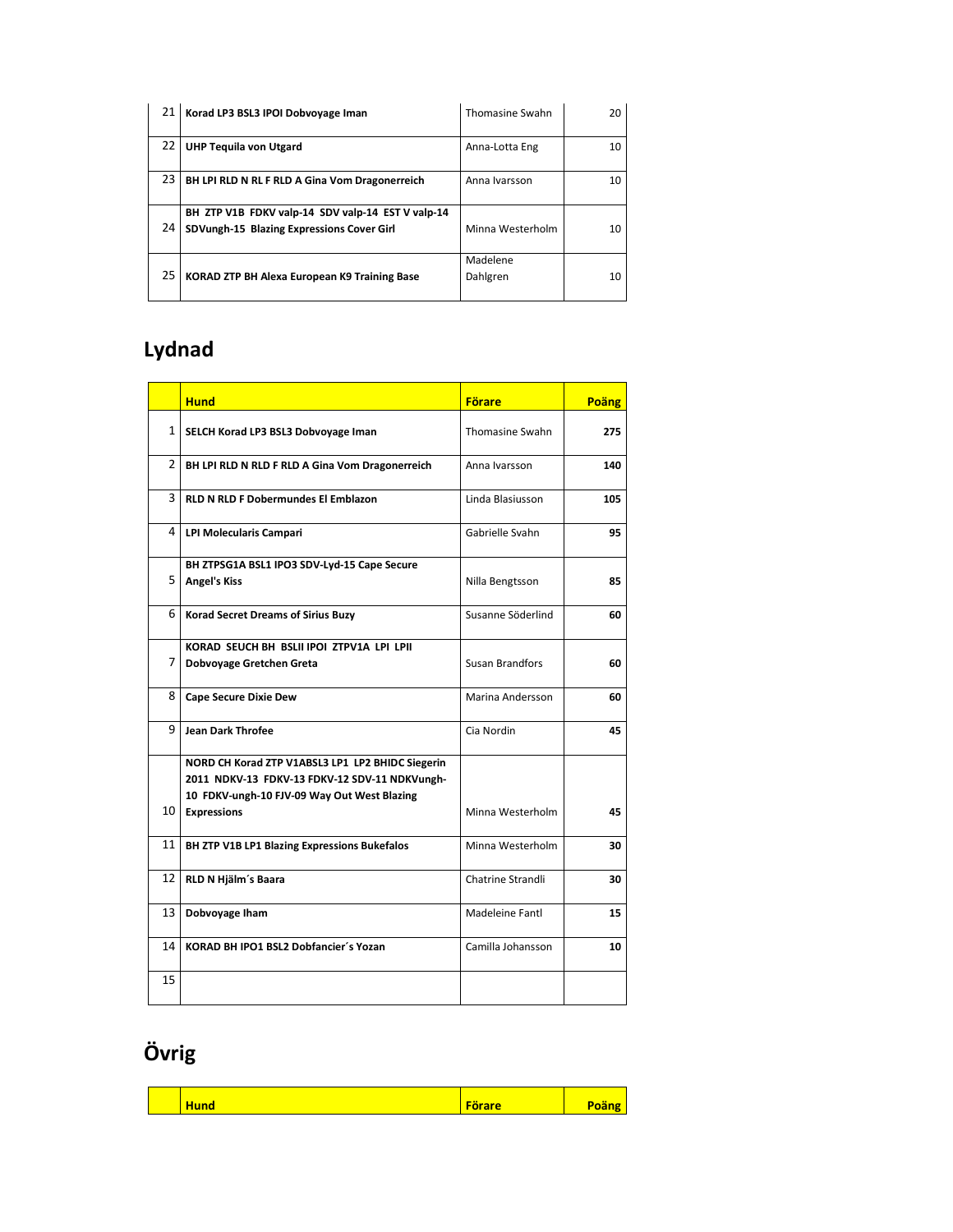#### **Utställning**

|                | <b>Hund</b>                                                                                                                                                            | <b>Förare</b>           | Poäng |
|----------------|------------------------------------------------------------------------------------------------------------------------------------------------------------------------|-------------------------|-------|
| 1 <sub>1</sub> | SDVJ-15 Dobergaarden Forever Rainbow Kenzi                                                                                                                             | Madeleine Steén         | 280   |
| $\mathbf{2}$   | Nord VV-15 Ardens Izumrud                                                                                                                                              | Lena Johansson          | 235   |
| 3              | KORAD SEUCH BH BSLII IPOI ZTPV1A LPI LPII<br>Dobvoyage Gretchen Greta                                                                                                  | <b>Susan Brandfors</b>  | 210   |
| 4              | SDVJ-15 Kriegerhof Lucifer                                                                                                                                             | Katja Cronquist         | 182   |
| 5              | <b>RLD N RLD F Dobermundes El Emblazon</b>                                                                                                                             | Linda Blasiusson        | 145   |
| 6              | <b>Jean Dark Throfee</b>                                                                                                                                               | Cia Nordin              | 140   |
| $\overline{7}$ | BH ZTP V1B FDKV valp-14 SDV valp-14 EST V valp-14<br>SDVungh-15 Blazing Expressions Cover Girl                                                                         | Minna Westerholm        | 116   |
| 81             | <b>Korad Secret Dreams of Sirius Buzy</b>                                                                                                                              | Susanne Söderlind       | 105   |
| 9              | NORD CH Korad ZTP V1ABSL3 LP1 LP2 BHIDC Siegerin<br>2011 NDKV-13 FDKV-13 FDKV-12 SDV-11 NDKVungh-<br>10 FDKV-ungh-10 FJV-09 Way Out West Blazing<br><b>Expressions</b> | Minna Westerholm        | 97    |
| 10 I           | <b>SEUCH Terrorzone Valentine</b>                                                                                                                                      | Lena Laird              | 70    |
| 11             | BH ZTP V1B LP1 Blazing Expressions Bukefalos                                                                                                                           | Minna Westerholm        | 85    |
| 12 I           | SELCH Korad LP3 BSL3 SEUCH Dobvoyage Iman                                                                                                                              | <b>Thomasine Swahn</b>  | 80    |
| 13             | <b>BH IPO1 SUCH Terrorzone Vallentine</b>                                                                                                                              | Anette Laird            | 70    |
| 14 I           | SEUCH ZTP1A KORAD IPOIII BH Mezzrows Pushkin                                                                                                                           | Camilla Rönngvist       | 61    |
| 15             | BH ZTPSG1A BSL1 IPO3 SDV-Lyd-15 Cape Secure<br><b>Angel's Kiss</b>                                                                                                     | Nilla Bengtsson         | 55    |
| 16             | <b>Korad Dobvoyage Forrest</b>                                                                                                                                         | Yvonne Schollin         | 50    |
| 17             | <b>LPI Molecularis Campari</b>                                                                                                                                         | Gabrielle Svahn         | 50    |
| 18             | Dobvoyage Ibra                                                                                                                                                         | <b>Mikael Brandfors</b> | 45    |
| 19             | <b>Folkare's Mirabelle</b>                                                                                                                                             | Maud Lagerlöf           | 45    |
| 20             | SEUCH IPOIII KORAD ZTP1A UHP BH Diragos Javanth                                                                                                                        | Ingela Jacobsson        | 40    |
| 21             | BH IPO I Ali                                                                                                                                                           | Nilla Bengtsson         | 30    |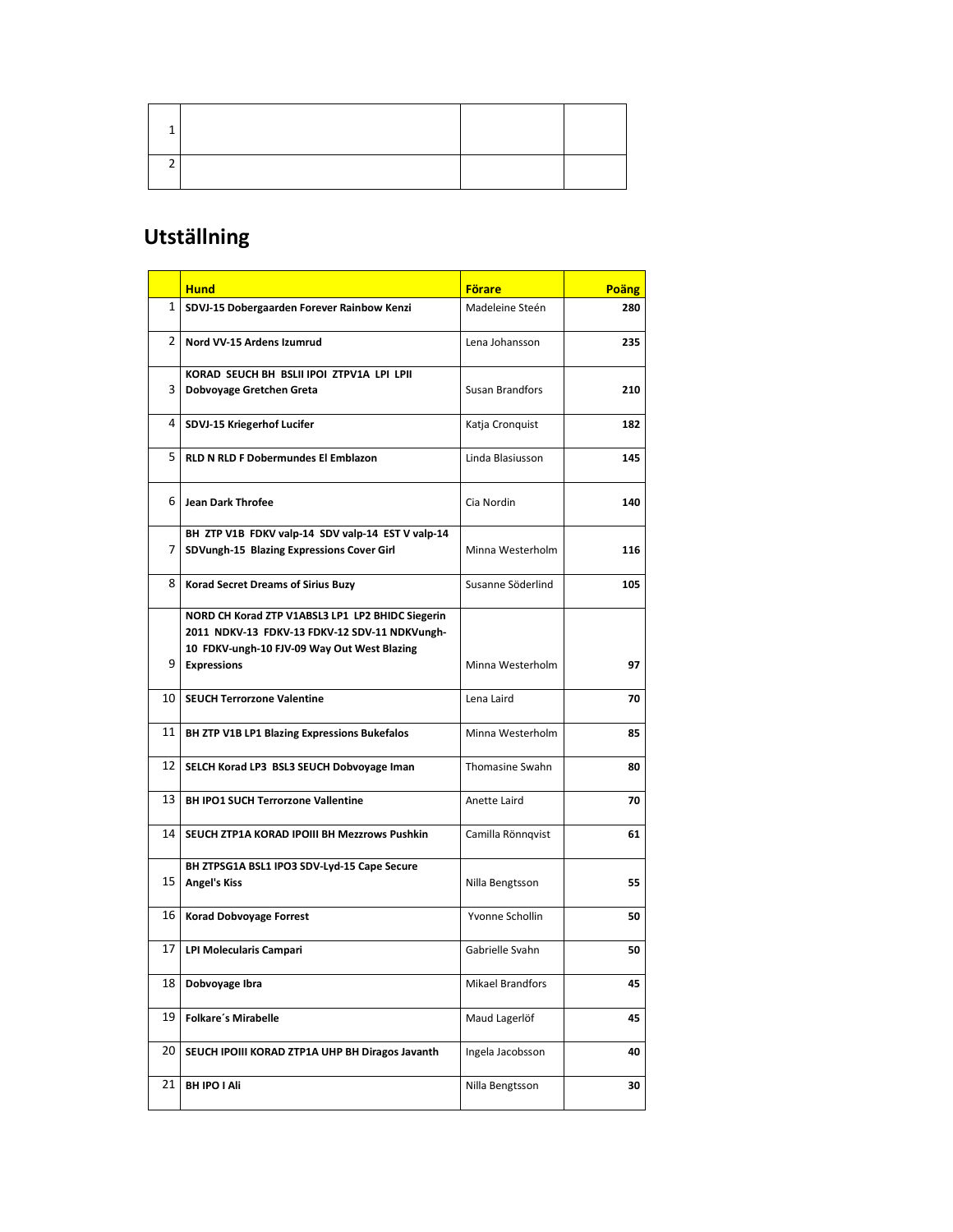| 22 | <b>Ebony V Nobel-Line</b>                                | Lena Laird     | 15 |
|----|----------------------------------------------------------|----------------|----|
|    | KORAD BH RLD N RLD F RLD A LPI Gina Vom<br>Dragonerreich | Anna Ivarsson  |    |
|    | Dobvoyage Iham                                           | MadeleineFantl |    |

## **Årets högsta**

| <b>Utställning</b>                                         |                        | <b>Antal BIR</b> |
|------------------------------------------------------------|------------------------|------------------|
| Nord VV-15 Ardens Izumrud                                  | Lena Johansson         |                  |
| Dobergaarden Forever Rainbow Kenzi                         | <b>Madeleine Steén</b> |                  |
| KORAD BH BSLII ZTPV1A LPI LPII Dobvoyage Gretchen<br>Greta | <b>Susan Brandfors</b> |                  |

| <b>Rallylydnad Nybörjare</b> |                   | Poäng |
|------------------------------|-------------------|-------|
| Cape Secure Dixie Dew        | Marina Andersson  | 100   |
| RLD N Hjälm's Baara          | Chatrine Strandli | qз    |

| <b>Rallylydnad Fortsättning</b> |                  | Poäng |
|---------------------------------|------------------|-------|
| RLD N Dobermundes El Emblazon   | Linda Blasiusson | 86    |

| <b>Rallylydnad Avancerad</b> | Poäng |
|------------------------------|-------|
|                              |       |

| <b>Rallylydnad Mästare</b>                   |               | Poäng |
|----------------------------------------------|---------------|-------|
| RLD N RLD F RLD A LPI Gina vom Dragonerreich | Anna Ivarsson |       |

| <b>Appell Rapport</b> | Poäng |
|-----------------------|-------|
|                       |       |

| Lägre Rapport                                         |               | Poäng  |
|-------------------------------------------------------|---------------|--------|
| KORAD BH LPI RLD N RLD F RLD A Gina vom Dragonerreich | Anna Ivarsson | 344.75 |
|                                                       |               | (Gk)   |
|                                                       |               |        |

| <b>Appell spår</b>                                                                                                                                           |                  | Poäng |
|--------------------------------------------------------------------------------------------------------------------------------------------------------------|------------------|-------|
| NORD CH Korad ZTP V1ABSL3 LP1 LP2 BHIDC Siegerin 2011<br>NDKV-13 FDKV-13 FDKV-12 SDV-11 NDKVungh-10 FDKV-<br>ungh-10 FJV-09 Way Out West Blazing Expressions | Minna Westerholm | 272   |
|                                                                                                                                                              |                  |       |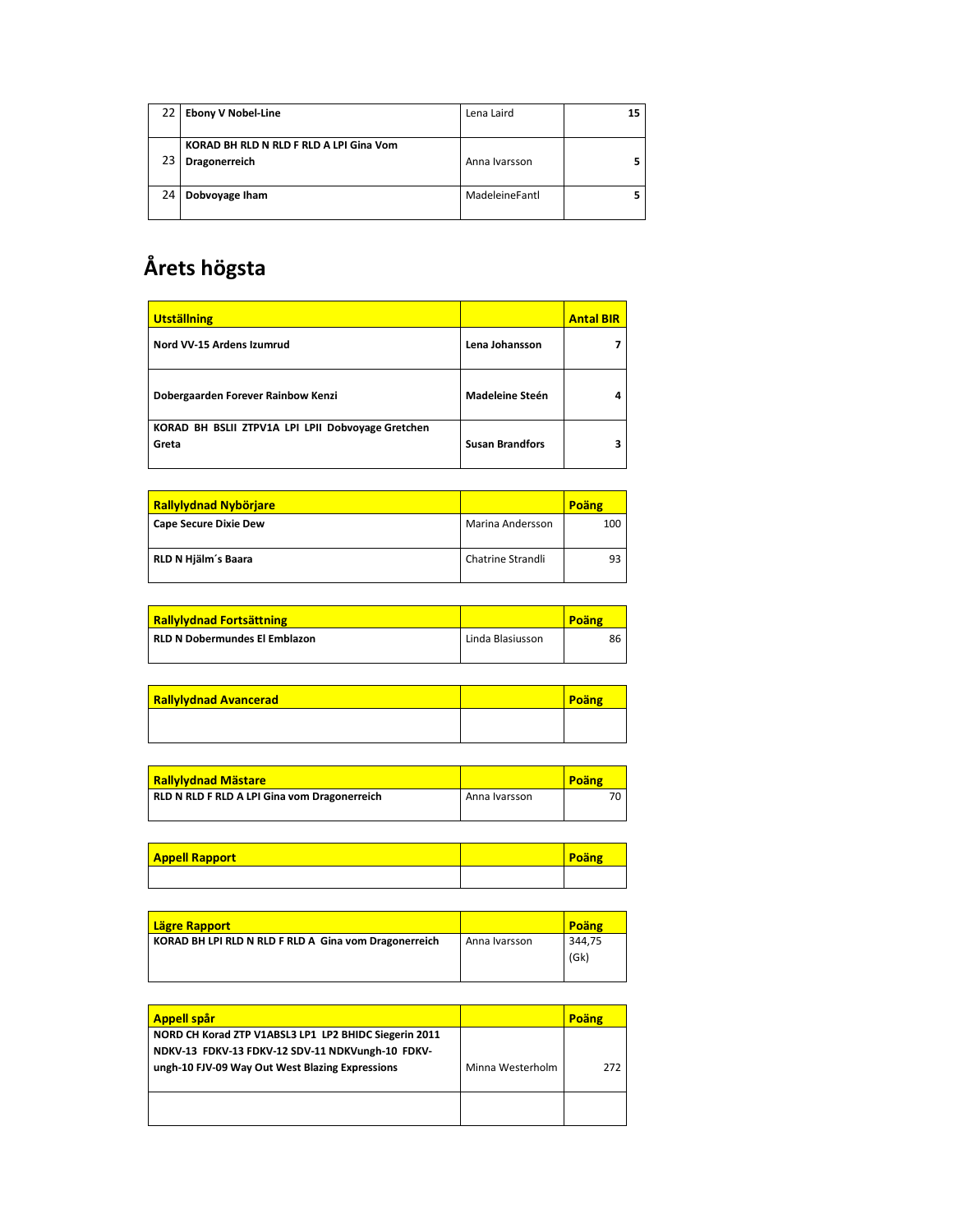| Lägre klass spår                                      |                 | poäng          |
|-------------------------------------------------------|-----------------|----------------|
| <b>Jean Dark Throfee</b>                              | Cia Nordin      | 518,5          |
| Dobvoyage Iham                                        | Madeleine Fantl | 490,25         |
| KORAD BH LPI RLD N RLD F RLD A Gina vom Dragonerreich | Anna Ivarsson   | 480,25<br>(Gk) |

| <u>Högre klass spår</u>  |            |       |
|--------------------------|------------|-------|
| <b>Jean Dark Throfee</b> | Cia Nordin | 495.5 |

| <b>Elit klass spår</b> | poäng |
|------------------------|-------|
|                        |       |
|                        |       |

| <b>Lydnadsklass I</b>                               |                   | Poäng |
|-----------------------------------------------------|-------------------|-------|
| <b>RLD N LPI Cape Secure Dixie Dew</b>              | Marina Andersson  | 190   |
| KORAD BH IPO1 BSL2 Dobfancier's Yozan               | Camilla Johansson | 187   |
| <b>BH ZTP V1B LP1 Blazing Expressions Bukefalos</b> | Minna Westerholm  | 186,5 |

| Lydnadsklass II                                                              |                        | Poäng |
|------------------------------------------------------------------------------|------------------------|-------|
| <b>Jean Dark Throfee</b>                                                     | Cia Nordin             | 184   |
|                                                                              |                        |       |
| Dobvoyage Iham                                                               | Madeleine Fantl        | 178,5 |
| KORAD SEUCH BH BSLII IPOI ZTPV1A LPI LPII Dobvoyage<br><b>Gretchen Greta</b> | <b>Susan Brandfors</b> | 171   |

| <b>Lydnadsklass III</b> |                 |     |
|-------------------------|-----------------|-----|
| Dobvoyage Iman          | Thomasine Swahn | 276 |
|                         |                 |     |

| <b>Lydnadsklass elit</b>      |                 |       |
|-------------------------------|-----------------|-------|
| Korad LP3 BSL3 Dobvoyage Iman | Thomasine Swahn | 285.5 |
|                               |                 |       |

| <b>IPOI</b>                                                                  |                        | Poäng |
|------------------------------------------------------------------------------|------------------------|-------|
| SELCH Korad LP3 BSL3 IPOI Dobvoyage Iman                                     | <b>Thomasine Swahn</b> | 284   |
| <b>IPOI BSLI BH Faiella Iz Korolevstva D'Allba</b>                           | Eleonor Sjögren        | 266   |
| KORAD SEUCH BH BSLII IPOI ZTPV1A LPI LPII Dobvoyage<br><b>Gretchen Greta</b> | Susan Brandfors        | 256   |